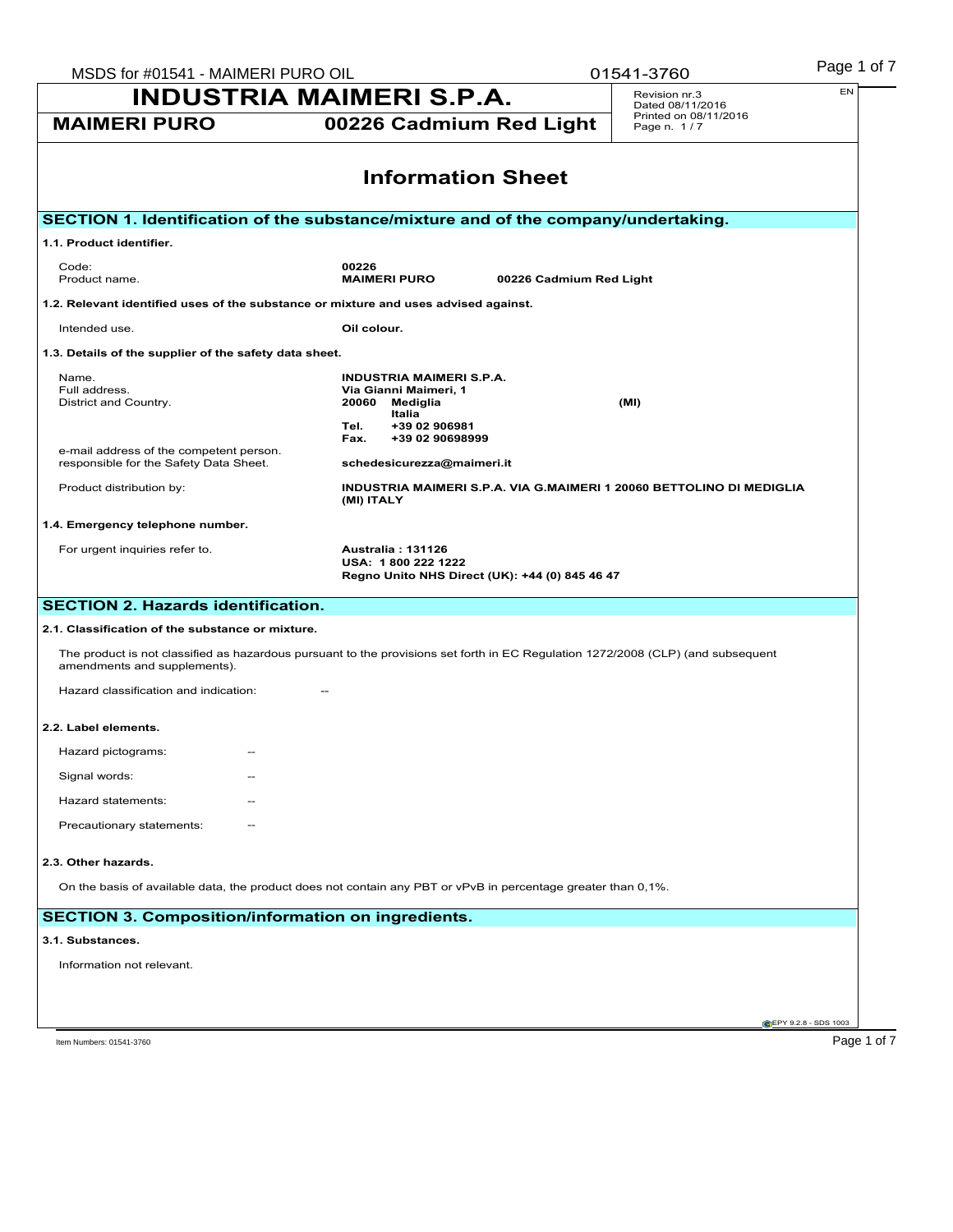**MAIMERI PURO 00226 Cadmium Red Light**

Revision nr.3 Dated 08/11/2016 Printed on 08/11/2016 Page n. 2 / 7

**SECTION 3. Composition/information on ingredients.** ... / >>

### **3.2. Mixtures.**

The product does not contain substances classified as being hazardous to human health or the environment pursuant to the provisions Regulation (EU) 1272/2008 (CLP) (and subsequent amendments and supplements) in such quantities as to require the statement.

# **SECTION 4. First aid measures.**

### **4.1. Description of first aid measures.**

EYES: Remove contact lenses, if present. Wash immediately with plenty of water for at least 15 minutes, opening the eyelids fully. If problem persists, seek medical advice.

SKIN: Remove contaminated clothing. Rinse skin with a shower immediately. Get medical advice/attention immediately. Wash contaminated clothing before using it again.

INHALATION: Remove to open air. If the subject stops breathing, administer artificial respiration. Get medical advice/attention immediately.

INGESTION: Get medical advice/attention immediately. Do not induce vomiting. Do not administer anything not explicitly authorised by a doctor.

### **4.2. Most important symptoms and effects, both acute and delayed.**

Specific information on symptoms and effects caused by the product are unknown. For symptoms and effects caused by the contained substances, see chap. 11.

# **4.3. Indication of any immediate medical attention and special treatment needed.**

Information not available.

# **SECTION 5. Firefighting measures.**

### **5.1. Extinguishing media.**

SUITABLE EXTINGUISHING EQUIPMENT The extinguishing equipment should be of the conventional kind: carbon dioxide, foam, powder and water spray. UNSUITABLE EXTINGUISHING EQUIPMENT None in particular.

# **5.2. Special hazards arising from the substance or mixture.**

HAZARDS CAUSED BY EXPOSURE IN THE EVENT OF FIRE Do not breathe combustion products.

## **5.3. Advice for firefighters.**

GENERAL INFORMATION

Use jets of water to cool the containers to prevent product decomposition and the development of substances potentially hazardous for health. Always wear full fire prevention gear. Collect extinguishing water to prevent it from draining into the sewer system. Dispose of contaminated water used for extinction and the remains of the fire according to applicable regulations. SPECIAL PROTECTIVE EQUIPMENT FOR FIRE-FIGHTERS

Normal fire fighting clothing i.e. fire kit (BS EN 469), gloves (BS EN 659) and boots (HO specification A29 and A30) in combination with self-contained open circuit positive pressure compressed air breathing apparatus (BS EN 137).

# **SECTION 6. Accidental release measures.**

### **6.1. Personal precautions, protective equipment and emergency procedures.**

Block the leakage if there is no hazard.

Wear suitable protective equipment (including personal protective equipment referred to under Section 8 of the safety data sheet) to<br>prevent any contamination of skin, eyes and personal clothing. These indications apply fo emergency procedures.

### **6.2. Environmental precautions.**

The product must not penetrate into the sewer system or come into contact with surface water or ground water.

## **6.3. Methods and material for containment and cleaning up.**

Collect the leaked product into a suitable container. If the product is flammable, use explosion-proof equipment. Evaluate the compatibility of the container to be used, by checking section 10. Absorb the remainder with inert absorbent material. Make sure the leakage site is well aired. Contaminated material should be disposed of in compliance with the provisions set forth in point 13.

**EPY 9.2.8 - SDS 1003**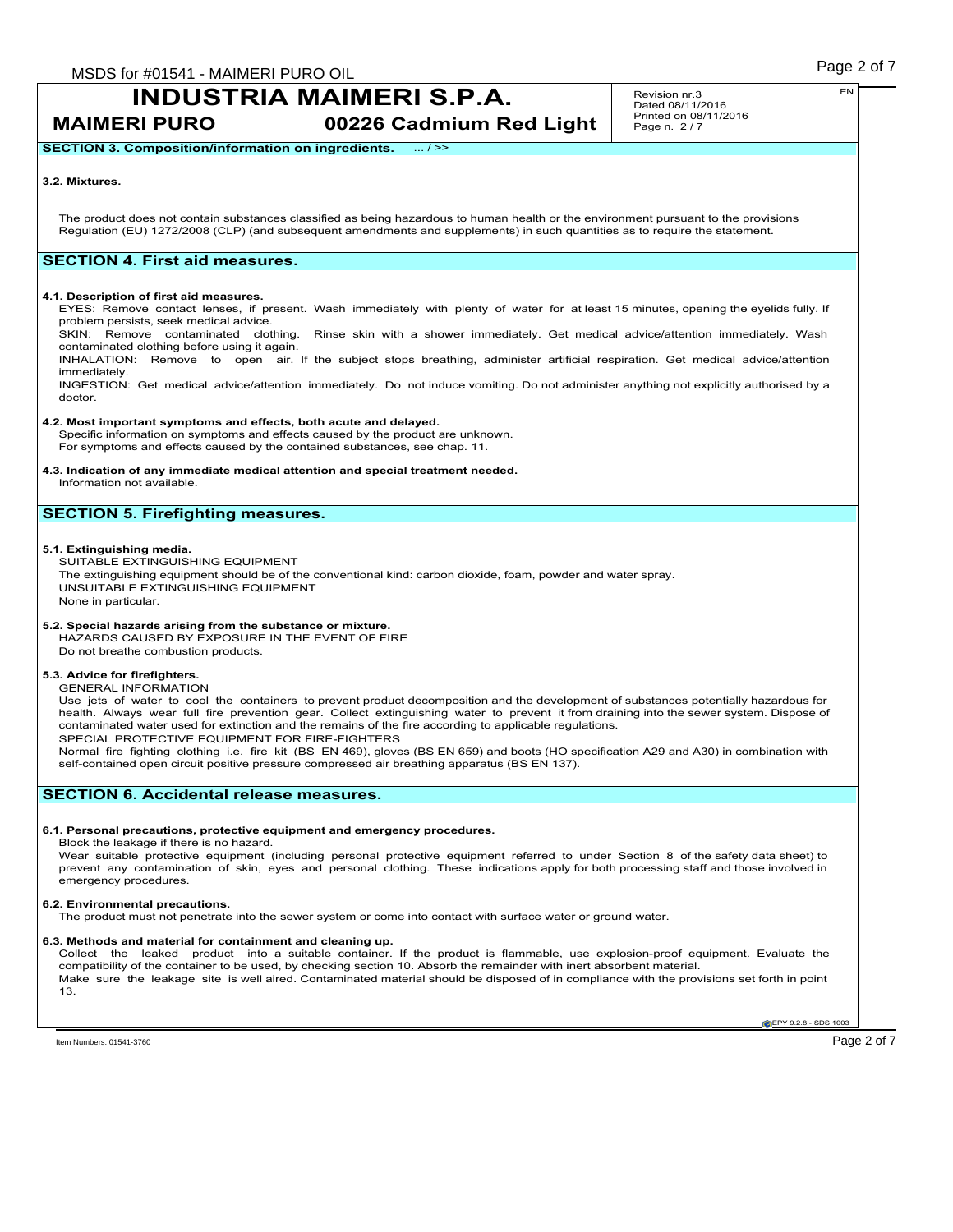**MAIMERI PURO 00226 Cadmium Red Light**

**SECTION 6. Accidental release measures.** ... / >>

### **6.4. Reference to other sections.**

Any information on personal protection and disposal is given in sections 8 and 13.

# **SECTION 7. Handling and storage.**

### **7.1. Precautions for safe handling.**

Before handling the product, consult all the other sections of this material safety data sheet. Avoid leakage of the product into the environment. Do not eat, drink or smoke during use. Remove any contaminated clothes and personal protective equipment before entering places in which people eat.

#### **7.2. Conditions for safe storage, including any incompatibilities.**

Store only in the original container. Store the containers sealed, in a well ventilated place, away from direct sunlight. Keep containers away from any incompatible materials, see section 10 for details.

## **7.3. Specific end use(s).**

Information not available.

# **SECTION 8. Exposure controls/personal protection.**

### **8.1. Control parameters.**

Information not available.

### **8.2. Exposure controls.**

Comply with the safety measures usually applied when handling chemical substances. HAND PROTECTION None required. SKIN PROTECTION None required. EYE PROTECTION None required. RESPIRATORY PROTECTION None required, unless indicated otherwise in the chemical risk assessment. ENVIRONMENTAL EXPOSURE CONTROLS. The emissions generated by manufacturing processes, including those generated by ventilation equipment, should be checked to ensure compliance with environmental standards.

## **SECTION 9. Physical and chemical properties.**

#### **9.1. Information on basic physical and chemical properties.** Appearance<br>Colour LIGHT RED Odour<br>
Odour threshold.<br>
Odour threshold. Odour threshold. pH. Melting point / freezing point.<br>
Initial boiling point.<br>
Not available. Initial boiling point.<br>
Boiling range.<br>
Not available. Boiling range. Not available to the set of the Not available to the Not available. Not available to the Not available. Not available to the Not available. Not available to the Not available. Not available to the Not availa Flash point.  $\begin{array}{ccc} 5 & 5 & 5 \\ 2 & 5 & 6 \\ 6 & 7 & 7 \end{array}$  Point Practice Rate Not available. Evaporation Rate<br>
Flammability of solids and gases<br>
Not available. Flammability of solids and gases Not available.<br>
Not available.<br>
Not available. Lower inflammability limit.<br>
Upper inflammability limit.<br>
Upper inflammability limit.<br>
Not available. Upper inflammability limit.<br>
Lower explosive limit.<br>
Not available. Lower explosive limit.<br>
Upper explosive limit.<br>
Upper explosive limit. Upper explosive limit.<br>
Vapour pressure.<br>
Vapour pressure.<br>
Not available. Vapour pressure.<br>
Vapour density<br>
Vapour density<br>
Vapour density<br>
Vapour density<br>
Vapour density<br>
Vapour density<br>
Vapour density<br>
Vapour density Vapour density Not<br>
Relative density 0.2 Relative density.<br>Solubility INSOLUBLE, DILUTE WITH WHITE SPIRIT<br>Not available Partition coefficient: n-octanol/water Not available.<br>
Auto-ignition temperature Not available Auto-ignition temperature.<br>
Decomposition temperature<br>
Not available. Decomposition temperature. Viscosity **Not available.**

**CEPY 9.2.8 - SDS 1003** 

 $\Gamma$ ltem Numbers: 01541-3760  $\rm P$ age  $3$  of  $7$ 

EN

Revision nr.3 Dated 08/11/2016 Printed on 08/11/2016 Page n. 3 / 7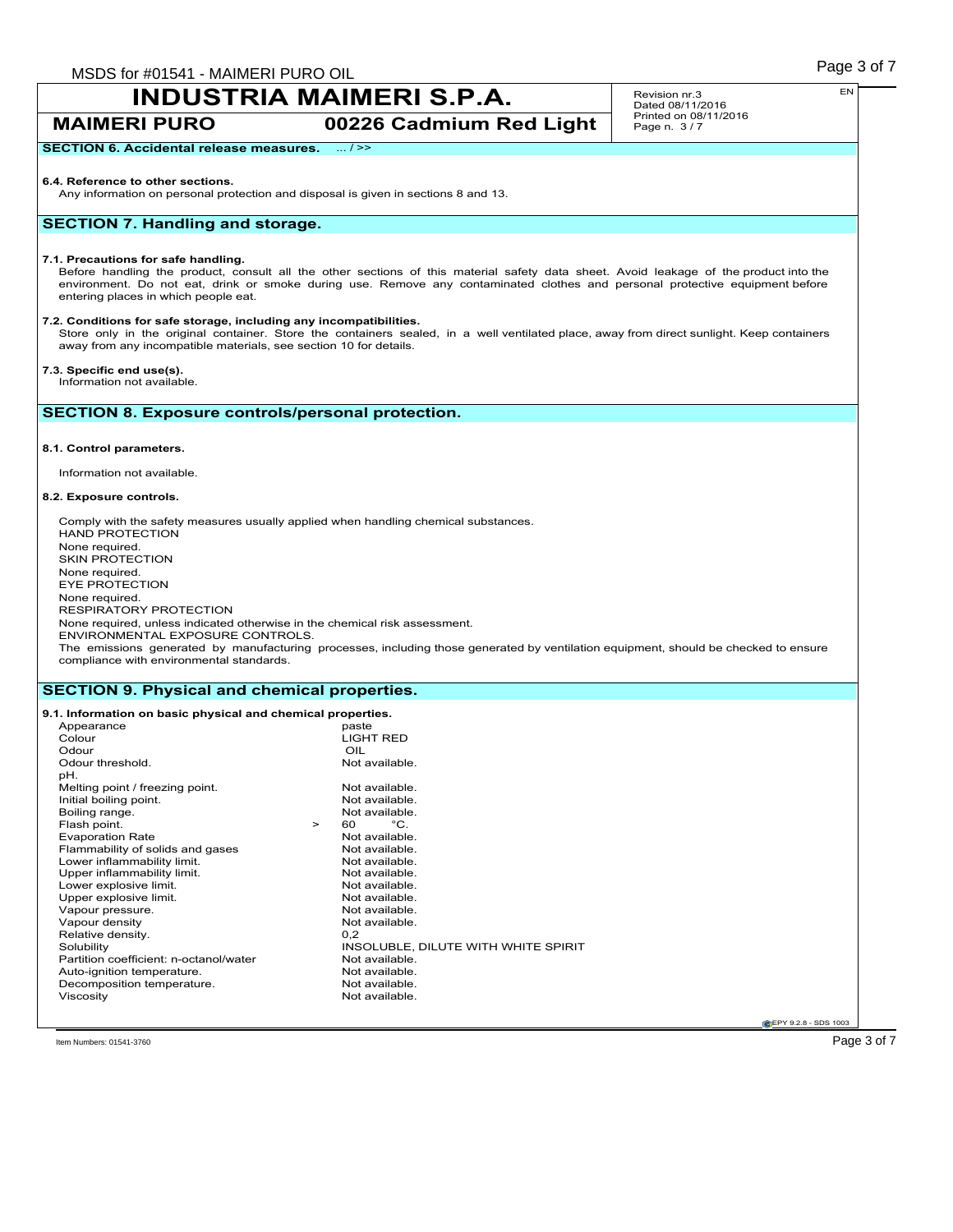|                                                                                                                                                                    | MSDS for #01541 - MAIMERI PURO OIL<br>INDUSTRIA MAIMERI S.P.A. |  |                                                                                                                                                                                      | Revision nr.3                             | EN |
|--------------------------------------------------------------------------------------------------------------------------------------------------------------------|----------------------------------------------------------------|--|--------------------------------------------------------------------------------------------------------------------------------------------------------------------------------------|-------------------------------------------|----|
| <b>MAIMERI PURO</b>                                                                                                                                                |                                                                |  | 00226 Cadmium Red Light                                                                                                                                                              | Dated 08/11/2016<br>Printed on 08/11/2016 |    |
| <b>SECTION 9. Physical and chemical properties.</b>                                                                                                                | $\dots / \ge$                                                  |  |                                                                                                                                                                                      | Page n. 4/7                               |    |
|                                                                                                                                                                    |                                                                |  |                                                                                                                                                                                      |                                           |    |
| <b>Explosive properties</b><br>Oxidising properties<br>9.2. Other information.                                                                                     | Not available.<br>Not available.                               |  |                                                                                                                                                                                      |                                           |    |
| Total solids $(250^{\circ}C / 482^{\circ}F)$                                                                                                                       | 99,71 %                                                        |  |                                                                                                                                                                                      |                                           |    |
| VOC (Directive 2010/75/EC):<br>VOC (volatile carbon) :                                                                                                             | $0,29\% - 6,47$<br>$0,25\%$ - 5,48                             |  | g/litre.<br>g/litre.                                                                                                                                                                 |                                           |    |
| <b>SECTION 10. Stability and reactivity.</b>                                                                                                                       |                                                                |  |                                                                                                                                                                                      |                                           |    |
| 10.1. Reactivity.                                                                                                                                                  |                                                                |  |                                                                                                                                                                                      |                                           |    |
| There are no particular risks of reaction with other substances in normal conditions of use.                                                                       |                                                                |  |                                                                                                                                                                                      |                                           |    |
| 10.2. Chemical stability.                                                                                                                                          |                                                                |  |                                                                                                                                                                                      |                                           |    |
| The product is stable in normal conditions of use and storage.                                                                                                     |                                                                |  |                                                                                                                                                                                      |                                           |    |
| 10.3. Possibility of hazardous reactions.                                                                                                                          |                                                                |  |                                                                                                                                                                                      |                                           |    |
| No hazardous reactions are foreseeable in normal conditions of use and storage.                                                                                    |                                                                |  |                                                                                                                                                                                      |                                           |    |
| 10.4. Conditions to avoid.                                                                                                                                         |                                                                |  |                                                                                                                                                                                      |                                           |    |
| None in particular. However the usual precautions used for chemical products should be respected.                                                                  |                                                                |  |                                                                                                                                                                                      |                                           |    |
| 10.5. Incompatible materials.<br>Information not available.                                                                                                        |                                                                |  |                                                                                                                                                                                      |                                           |    |
|                                                                                                                                                                    |                                                                |  |                                                                                                                                                                                      |                                           |    |
| 10.6. Hazardous decomposition products.<br>Information not available.                                                                                              |                                                                |  |                                                                                                                                                                                      |                                           |    |
|                                                                                                                                                                    |                                                                |  |                                                                                                                                                                                      |                                           |    |
| <b>SECTION 11. Toxicological information.</b>                                                                                                                      |                                                                |  |                                                                                                                                                                                      |                                           |    |
| 11.1. Information on toxicological effects.                                                                                                                        |                                                                |  |                                                                                                                                                                                      |                                           |    |
|                                                                                                                                                                    |                                                                |  |                                                                                                                                                                                      |                                           |    |
| ACUTE TOXICITY.                                                                                                                                                    |                                                                |  |                                                                                                                                                                                      |                                           |    |
| LC50 (Inhalation - vapours) of the mixture:<br>LC50 (Inhalation - mists / powders) of the mixture:<br>LD50 (Oral) of the mixture:<br>LD50 (Dermal) of the mixture: |                                                                |  | Not classified (no significant component).<br>Not classified (no significant component).<br>Not classified (no significant component).<br>Not classified (no significant component). |                                           |    |
| SKIN CORROSION / IRRITATION.<br>Does not meet the classification criteria for this hazard class.                                                                   |                                                                |  |                                                                                                                                                                                      |                                           |    |
| SERIOUS EYE DAMAGE / IRRITATION.<br>Does not meet the classification criteria for this hazard class.                                                               |                                                                |  |                                                                                                                                                                                      |                                           |    |
| RESPIRATORY OR SKIN SENSITISATION.<br>Does not meet the classification criteria for this hazard class.                                                             |                                                                |  |                                                                                                                                                                                      |                                           |    |
| <b>GERM CELL MUTAGENICITY.</b><br>Does not meet the classification criteria for this hazard class.                                                                 |                                                                |  |                                                                                                                                                                                      |                                           |    |
| CARCINOGENICITY.<br>Does not meet the classification criteria for this hazard class.                                                                               |                                                                |  |                                                                                                                                                                                      |                                           |    |
| REPRODUCTIVE TOXICITY.<br>Does not meet the classification criteria for this hazard class.                                                                         |                                                                |  |                                                                                                                                                                                      |                                           |    |
| STOT - SINGLE EXPOSURE.<br>Does not meet the classification criteria for this hazard class.                                                                        |                                                                |  |                                                                                                                                                                                      |                                           |    |
| STOT - REPEATED EXPOSURE.                                                                                                                                          |                                                                |  |                                                                                                                                                                                      |                                           |    |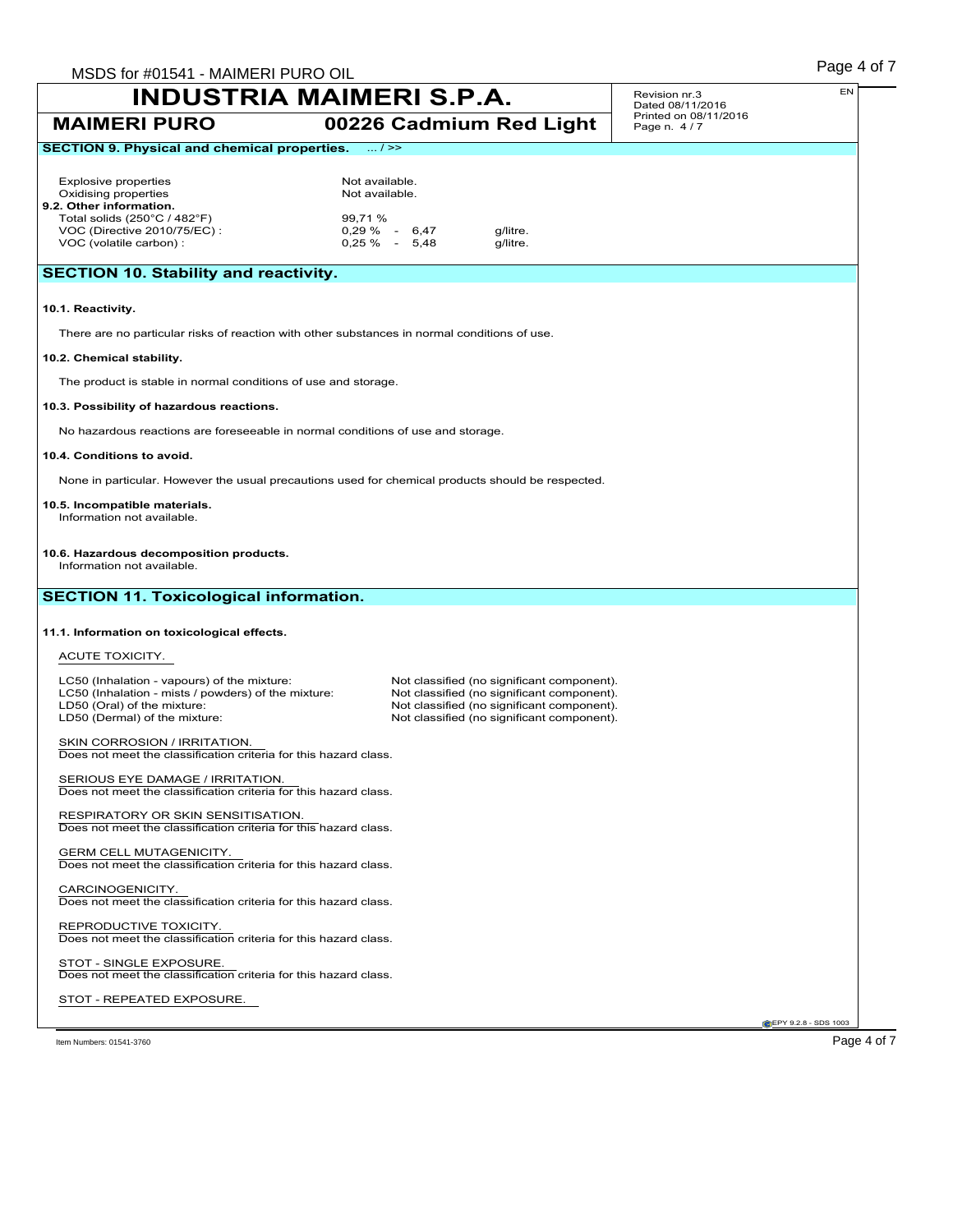**MAIMERI PURO 00226 Cadmium Red Light**

#### Revision nr.3 Dated 08/11/2016 Printed on 08/11/2016 Page n. 5 / 7

# **SECTION 11. Toxicological information.** ... / >>

Does not meet the classification criteria for this hazard class.

### ASPIRATION HAZARD.

Does not meet the classification criteria for this hazard class.

# **SECTION 12. Ecological information.**

Use this product according to good working practices. Avoid littering. Inform the competent authorities, should the product reach waterways or contaminate soil or vegetation.

# **12.1. Toxicity.**

Information not available.

#### **12.2. Persistence and degradability.** Information not available.

**12.3. Bioaccumulative potential.** Information not available.

# **12.4. Mobility in soil.**

Information not available.

## **12.5. Results of PBT and vPvB assessment.**

On the basis of available data, the product does not contain any PBT or vPvB in percentage greater than 0,1%.

### **12.6. Other adverse effects.**

Information not available.

# **SECTION 13. Disposal considerations.**

### **13.1. Waste treatment methods.**

Reuse, when possible. Neat product residues should be considered special non-hazardous waste. Disposal must be performed through an authorised waste management firm, in compliance with national and local regulations. CONTAMINATED PACKAGING

Contaminated packaging must be recovered or disposed of in compliance with national waste management regulations.

# **SECTION 14. Transport information.**

The product is not dangerous under current provisions of the Code of International Carriage of Dangerous Goods by Road (ADR) and by Rail (RID), of the International Maritime Dangerous Goods Code (IMDG), and of the International Air Transport Association (IATA) regulations.

### **14.1. UN number.**

Not applicable.

# **14.2. UN proper shipping name.**

Not applicable.

# **14.3. Transport hazard class(es).**

Not applicable.

### **14.4. Packing group.**

Not applicable.

### **14.5. Environmental hazards.**

Not applicable.

**CEPY 9.2.8 - SDS 1003**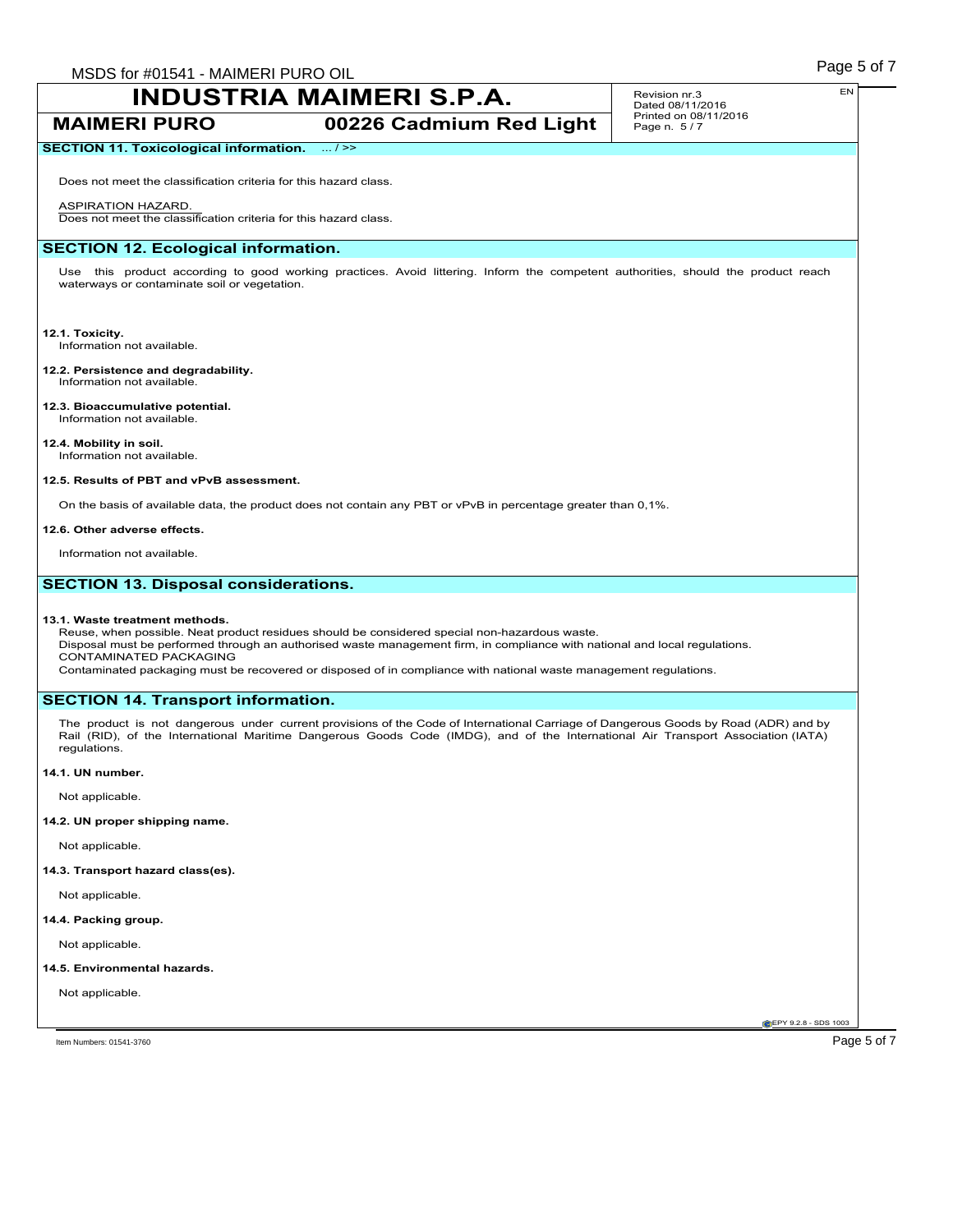**MAIMERI PURO 00226 Cadmium Red Light**

**SECTION 14. Transport information.** ... />>

**14.6. Special precautions for user.**

Not applicable.

### **14.7. Transport in bulk according to Annex II of Marpol and the IBC Code.**

Information not relevant.

# **SECTION 15. Regulatory information.**

**15.1. Safety, health and environmental regulations/legislation specific for the substance or mixture.**

Seveso Category - Directive 2012/18/EC: None.

Restrictions relating to the product or contained substances pursuant to Annex XVII to EC Regulation 1907/2006. None.

Substances in Candidate List (Art. 59 REACH). On the basis of available data, the product does not contain any SVHC in percentage greater than 0,1%.

Substances subject to authorisarion (Annex XIV REACH). None.

Substances subject to exportation reporting pursuant to (EC) Reg. 649/2012:

Substances subject to the Rotterdam Convention: None.

Substances subject to the Stockholm Convention: None.

Healthcare controls. Information not available.

### **15.2. Chemical safety assessment.**

No chemical safety assessment has been processed for the mixture and the substances it contains.

# **SECTION 16. Other information.**

LEGEND:

None.

- ADR: European Agreement concerning the carriage of Dangerous goods by Road
- CAS NUMBER: Chemical Abstract Service Number
- CE50: Effective concentration (required to induce a 50% effect)
- CE NUMBER: Identifier in ESIS (European archive of existing substances)
- CLP: EC Regulation 1272/2008
- DNEL: Derived No Effect Level
- EmS: Emergency Schedule
- GHS: Globally Harmonized System of classification and labeling of chemicals
- IATA DGR: International Air Transport Association Dangerous Goods Regulation
- IC50: Immobilization Concentration 50%
- IMDG: International Maritime Code for dangerous goods
- IMO: International Maritime Organization
- INDEX NUMBER: Identifier in Annex VI of CLP
- LC50: Lethal Concentration 50%
- LD50: Lethal dose 50%
- OEL: Occupational Exposure Level
- PBT: Persistent bioaccumulative and toxic as REACH Regulation
- PEC: Predicted environmental Concentration
- PEL: Predicted exposure level
- PNEC: Predicted no effect concentration

Item Numbers: 01541-3760 Page 6 of 7

**CEPY 9.2.8 - SDS 1003**